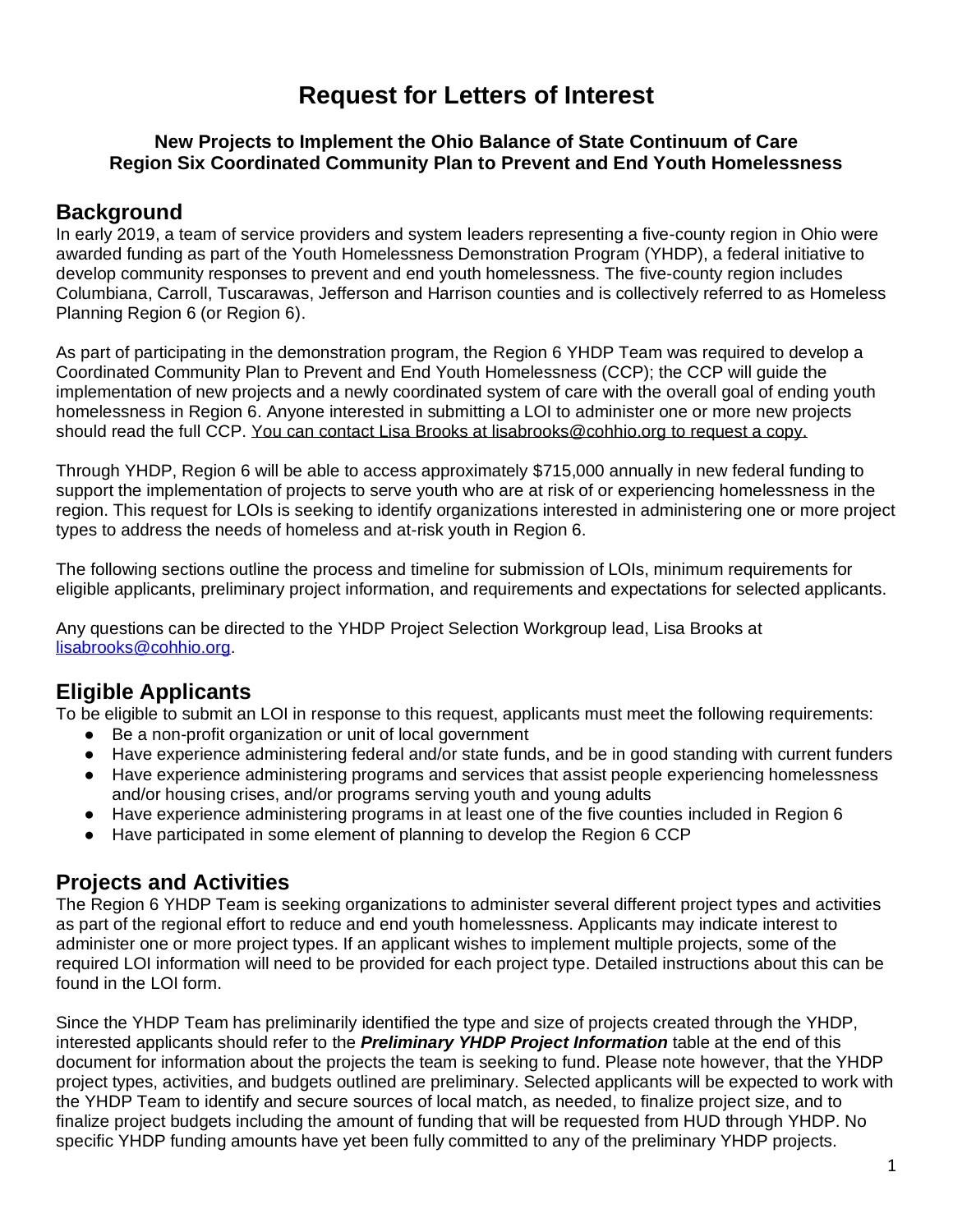# **Priorities and Process for Selection of Applicants**

When selecting applicants to carry out the project types and activities of the YHDP effort, the YHDP Project Selection Workgroup will prioritize the following:

- Applicants with documented experience serving persons experiencing homelessness, especially youth
- Applicants with documented experience serving youth and young adults
- Applicants with documented experience engaging in system coordination and planning efforts
- Applicants with understanding of and experience implementing programs that utilize best practices in serving youth and those experiencing homelessness

Upon receipt of LOIs, the YHDP Project Selection Workgroup may follow up with applicants if there are questions or if additional information is needed. If the Workgroup determines that some of the project types were not addressed, the YHDP Team reserves the right to either release another request for LOIs (for some or all project types) or to follow-up with applicants to explore the possibility of revision to include additional project types.

Applicants selected to administer YHDP projects will be required to work with the YHDP Team or Project Selection Workgroup to finalize project design and create a cohesive application. As part of this, the YHDP Team may request applicants to modify budget targets to ensure appropriate distribution of funding. The YHDP Team also reserves the right to adjust project specifications and activities as needed to meet CCP goals.

Applicants selected to administer YHDP projects will be required to complete full applications in HUD's *e-snaps* grant management system and are solely responsible for ensuring applications are successfully submitted. All project applications must be approved by the YHDP Team and Youth Action Board (YAB) prior to submission in *e-snaps*. Upon successful submission of applications and award selections, applicants will contract with HUD directly for all YHDP funding.

Applicants selected to administer YHDP projects will be required to accept program participants through the Region 6 coordinated entry process. Applicants will also be expected to participate in ongoing Continuous Quality Improvement (CQI) work and system planning with the YHDP team and Continuum of Care (CoC) throughout the duration of administration of the YHDP project

#### **Process and Timeline for Submission of an LOI**

Interested applicants must adhere to the following process and timeline when submitting LOIs:

| Due Date     | <b>Activity</b>                                                                                                                                                                                                                                                                                          |
|--------------|----------------------------------------------------------------------------------------------------------------------------------------------------------------------------------------------------------------------------------------------------------------------------------------------------------|
| May 22, 2020 | Submit LOIs to YHDP Project Selection Workgroup Lead<br>Email to lisabrooks@cohhio.org<br>$\bullet$                                                                                                                                                                                                      |
| June 2, 2020 | Applicants notified no later than 6/2/20 of the status of their LOI<br>YHDP Project Selection Workgroup may request applicants to<br>participate in meetings if there are questions or if additional<br>information is needed to make selections<br>MOAs signed by applicants and YHDP Team<br>$\bullet$ |
| June 5, 2020 | Selected applicants submit finalized YHDP Project applications<br>Final edits will be made to YHDP Project applications based on<br>$\bullet$<br>feedback and suggestions from the YAB and YHDP Project<br><b>Selection Workgroup</b>                                                                    |
| July 1, 2020 | Submit YHDP project applications to HUD<br>Applications must be submitted in e-snaps no later than 7/01/20                                                                                                                                                                                               |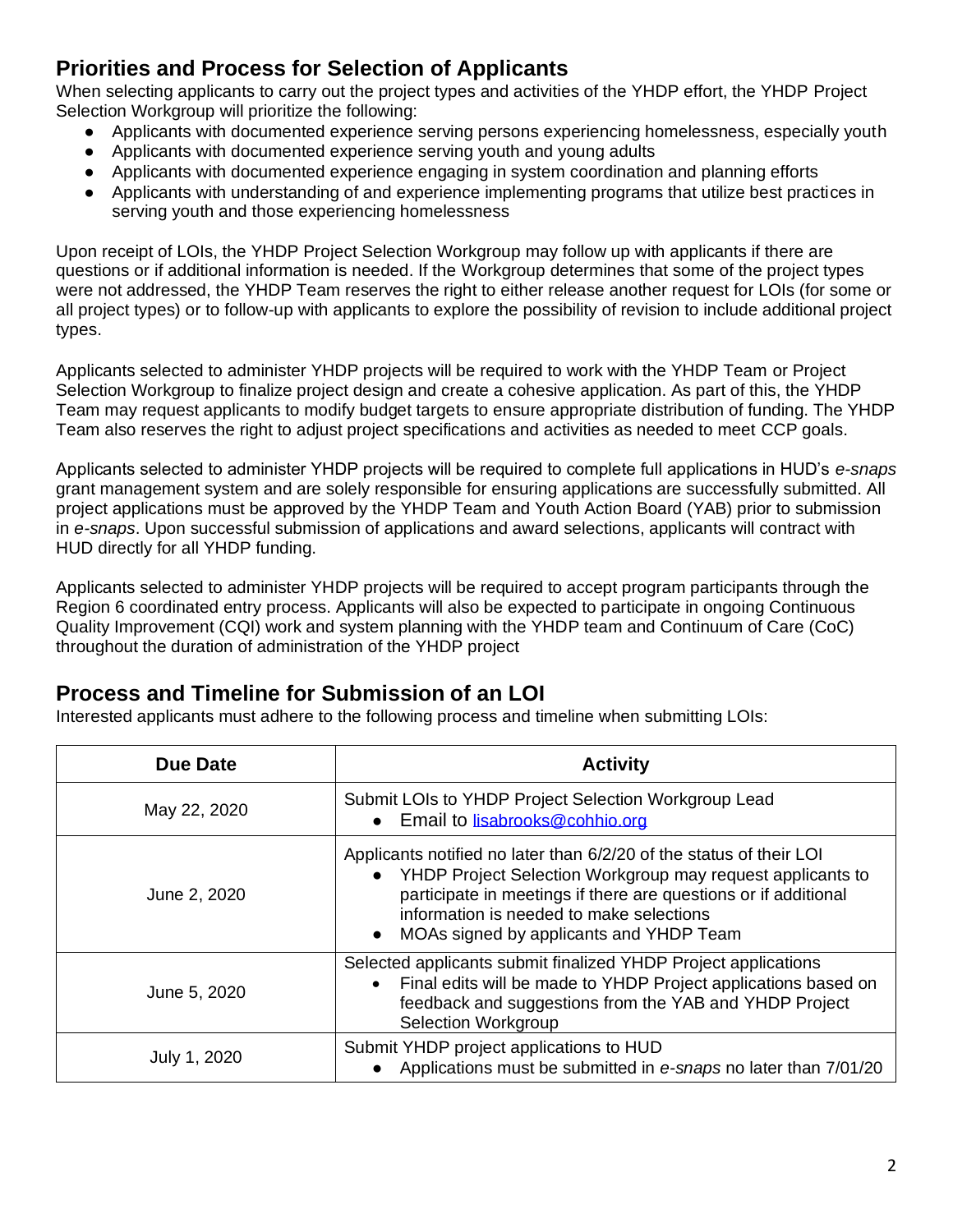# **Letter of Interest Form**

**1. Applicant Agency:**

**2. Contact Person Name, Phone, & E-mail:**

**3. Which Project Type are you Applying for?** (may choose more than one)

☐ Youth Transitional Housing

☐ Youth Rapid Re-housing

☐ Youth Supportive Services Program Proposed project should include the following types of services:

- Street outreach
- Case management for YYA in ES, TH, and RRH

• Navigation/support for YYA

☐ Youth Centralized Access Point

If selecting more than one project type above, please provide responses to all of the following questions for each project type selected. A separate LOI Form may be used for each project type but submitted as part of one package.

**4. Project Description:** Please succinctly describe your project – what it is, the proposed project activities to meet the identified needs, how these activities will help prevent or end youth/young adult (YYA) homelessness, and the names and roles of collaborating partners, if any. (1,200 characters maximum)

**5. Applicant Experience:** Please describe your agency's experience managing federal and/or state funding. Are there any unresolved monitoring or audit findings? (500character maximum)

**6. Applicant Experience:** Please describe your agency's experience administering projects that are the same as or similar to the project type(s) selected above:

**7. Applicant Experience Serving Youth and Young Adults (YYA):** Please describe how your agency and any collaborating partners have worked directly with YYA in the past. What lessons (if any) from this YYA experience have you incorporated into your agency or program activities? Please describe your current (if any) and planned interactions with the Youth Action Board (YAB) and how you plan to work with the YAB in planning and implementing this project. What YYA leadership and employment opportunities will your project provide? How will your agency involve program participants and/or the YAB in assessing program effectiveness and continuous program improvement?

**8. Best Practices and Innovative Strategies:** Please name and describe any best practices or other innovative strategies your project will implement. How will you incorporate housing first, positive youth development, and trauma informed care into the project? Regarding any innovative strategies selected, why did you select these particular practices and what do you hope to achieve and learn from implementing them?

**9. Youth Centered Programming:** For each proposed project, describe specific efforts you will undertake to identify youth in need, ensure your project is dynamically responsive to needs of youth, ensure project staff are appropriately trained and equipped to provide high quality services tailored to youth's needs, and address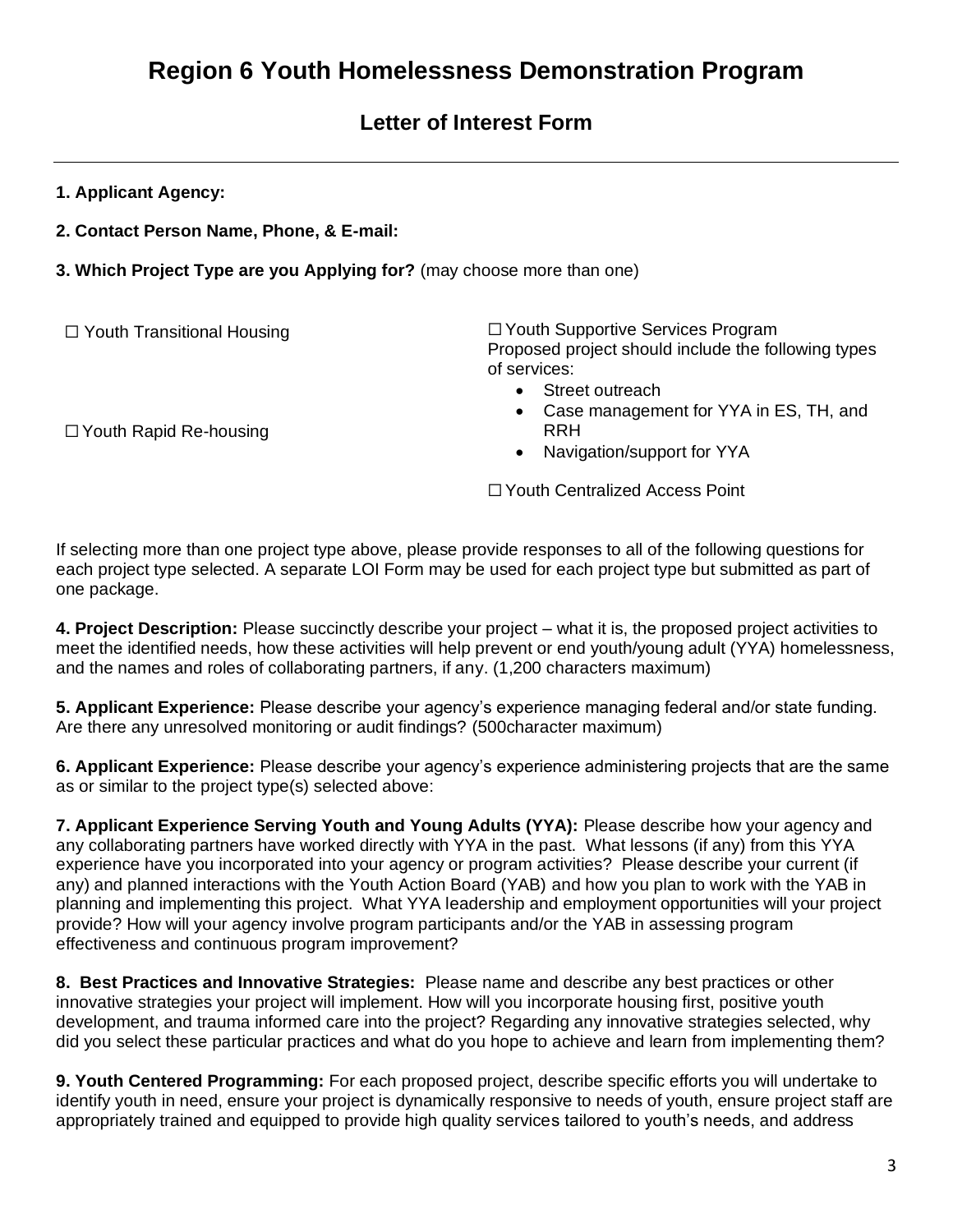common access barriers, including transportation. Describe how you will incorporate feedback from the YAB and other YYA to inform system operations and improve project performance.

**10. Alignment with Coordinated Community Plan and Federal Goals:** Please describe how your project will meet the goals of the CCP. How specifically will your project (1) align with mainstream systems for YYA, such as state and local child welfare agencies and systems of care, and (2) promote systems changes needed to better prevent and end YYA homelessness in Region 6?

**11. Preliminary Proposed Budget and Funding Request:** Please provide details about the proposed annual budget and potential funding sources for each project type selected above (please see *Preliminary YHDP Project Information):* 

Preliminary Annual Budget:

| <b>Budget and Activities</b> | <b>Annual Funding</b><br><b>Request</b> | <b>Potential Funding Sources</b><br>(eg, YHDP, Agency cash or in-kind<br>match, private grants, etc) |
|------------------------------|-----------------------------------------|------------------------------------------------------------------------------------------------------|
| <b>Supportive Services</b>   |                                         |                                                                                                      |
| Rental Assistance/Leasing    |                                         |                                                                                                      |
| Operations                   |                                         |                                                                                                      |
| <b>TOTAL</b>                 |                                         |                                                                                                      |